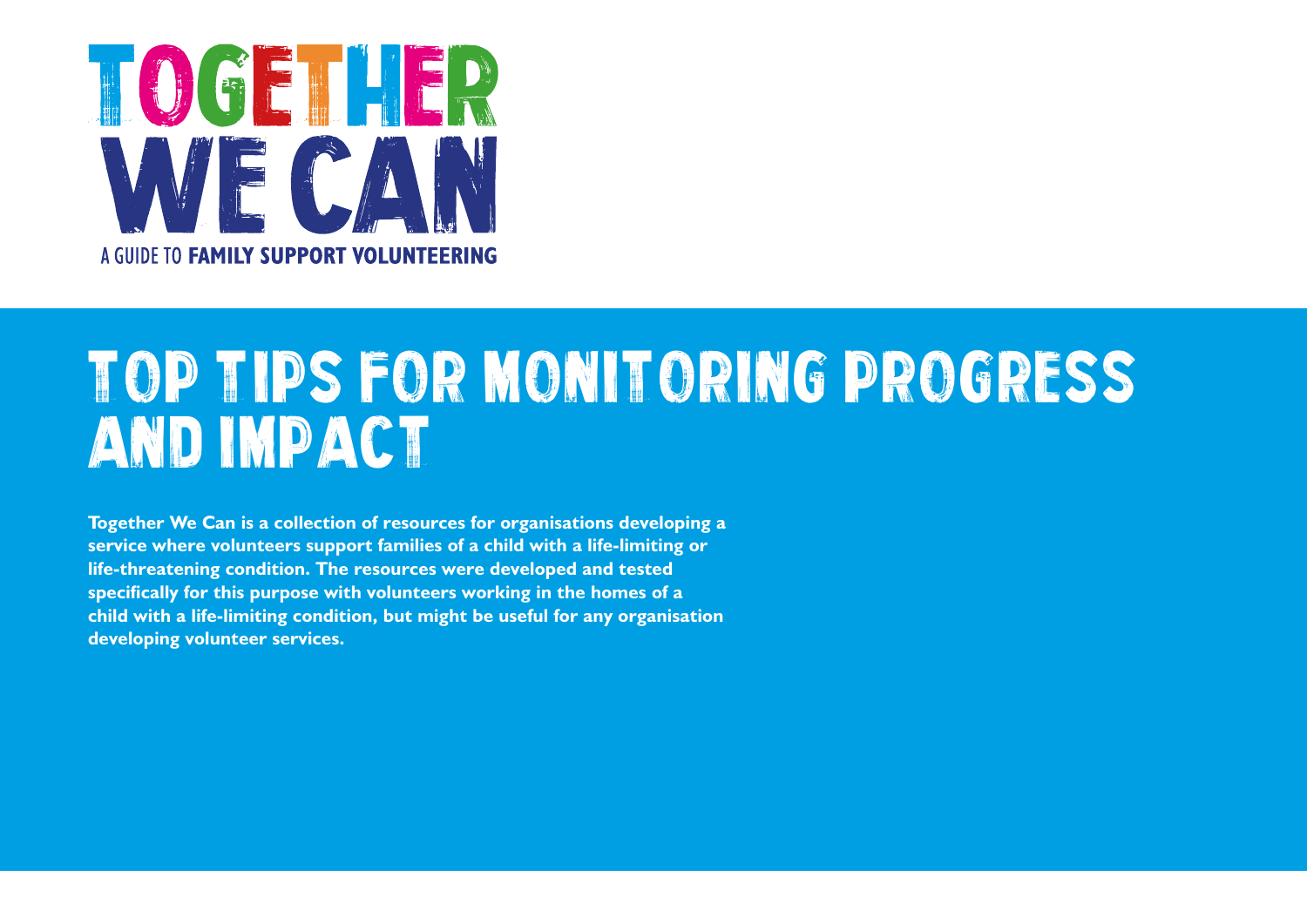# Top Tips FOR MONITORING PROGRESS AND IMPACT

**This document provides some simple ideas about how to monitor the benefits of your Family Support Volunteering Service and examples of surveys and interview questions you could adapt to collect feedback.**

**Plan how you will monitor** your impact from the start and build in time to do this.

**Gathering information about impact** will help people see what you are achieving. You can use the information to highlight why the programme should receive ongoing funding or support.

**Use a 'before and after' design** so you ask families and volunteers a few questions when they first get involved with the programme and the same types of questions after a set period of time, such as after six months or when they complete a match. Some simple surveys that can be used with volunteers and families at the start and later in the project are contained in the appendices overleaf.

#### **Use a range of methods to collect information**

about your impacts. This might include quotes from senior managers or staff making referrals, quotes from families who have emailed or spoken with you on the phone or in person, the number of volunteers trained and families helped, quotes from volunteers and photos of training, volunteers in action and happy families.

**Display numerical information on graphs** to show progress and keep people motivated. For example you could do a graph showing the total number of volunteers trained or families helped each month. You could have a graph showing the total number of families getting help which grows each month. You could use other visual aids like a thermometer or rule image with a target number of volunteer hours to be provided for the year at the top, and colour in each week or month as the number grows higher and higher towards the target.

**Consider collecting a few case stories** where families or volunteers say why they got involved and what they got out of taking part. If photos are available these could be used to promote the service in newsletters or online.

**Keep a log book** about what you learned and your successes. A success log can be used to jot down nice quotes or emails and a lessons log can be used to note things you would do differently or things you learnt.

**Use tools to calculate the value** that volunteering is adding to your organisation and community. Examples are available in the Together We Can resource kit. Showing the numerical or financial value of volunteering helps to showcase its value even more.

**Share what you are doing widely.** Go to meetings, write blogs or articles and let others know about your volunteering service so they are inspired to support families and volunteers in this way too.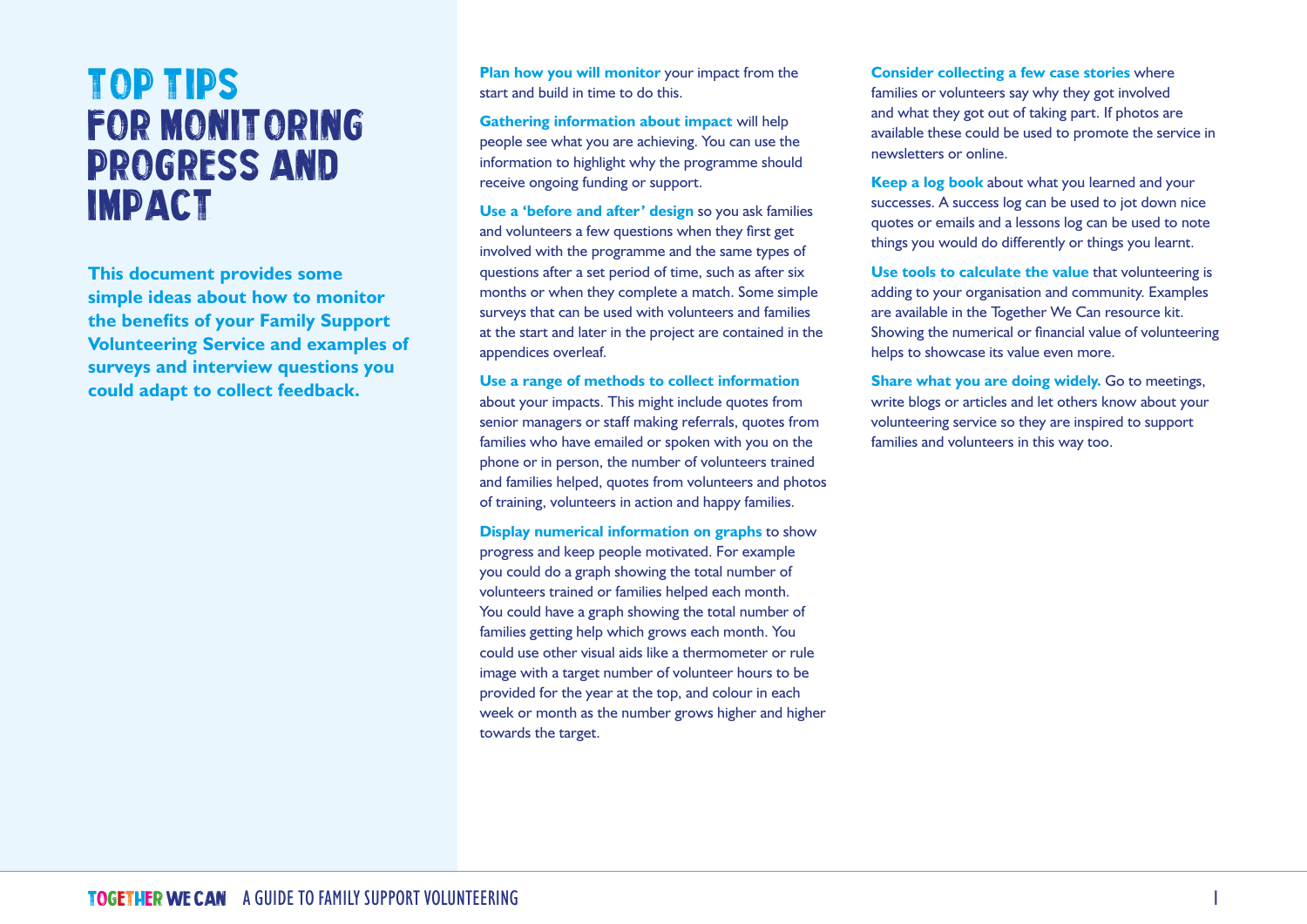#### Appendix one - Survey to ask all families to complete at start

Your feedback about your experience with the family support project is important to us – we want to learn what works most effectively and how we can improve approaches in future work with volunteers supporting families.

| . How would you describe the practical support that you would<br>usually have at home? Please tick one box.                                                                  | Lots of<br>support    | A reasonable<br>amount | <b>Very little</b> | <b>None</b>              |
|------------------------------------------------------------------------------------------------------------------------------------------------------------------------------|-----------------------|------------------------|--------------------|--------------------------|
| 2. Thinking about the day-to-day life of your family, please rate how strongly<br>you agree or disagree with the statements below. Please tick one box for<br>each statement | <b>Strongly Agree</b> | <b>Agree</b>           | <b>Disagree</b>    | <b>Strongly Disagree</b> |
| We have help with everyday practical tasks.                                                                                                                                  |                       |                        |                    |                          |
| We have a good quality of life as a family.                                                                                                                                  |                       |                        |                    |                          |
| We are able to focus on the things that are most important to us.                                                                                                            |                       |                        |                    |                          |
| We are not overwhelmed by tasks around the house.                                                                                                                            |                       |                        |                    |                          |
| We feel able to cope as a family.                                                                                                                                            |                       |                        |                    |                          |
| We feel isolated a lot of the time.                                                                                                                                          |                       |                        |                    |                          |
| We feel stressed a lot of the time.                                                                                                                                          |                       |                        |                    |                          |

Thank you for taking time to complete this questionnaire.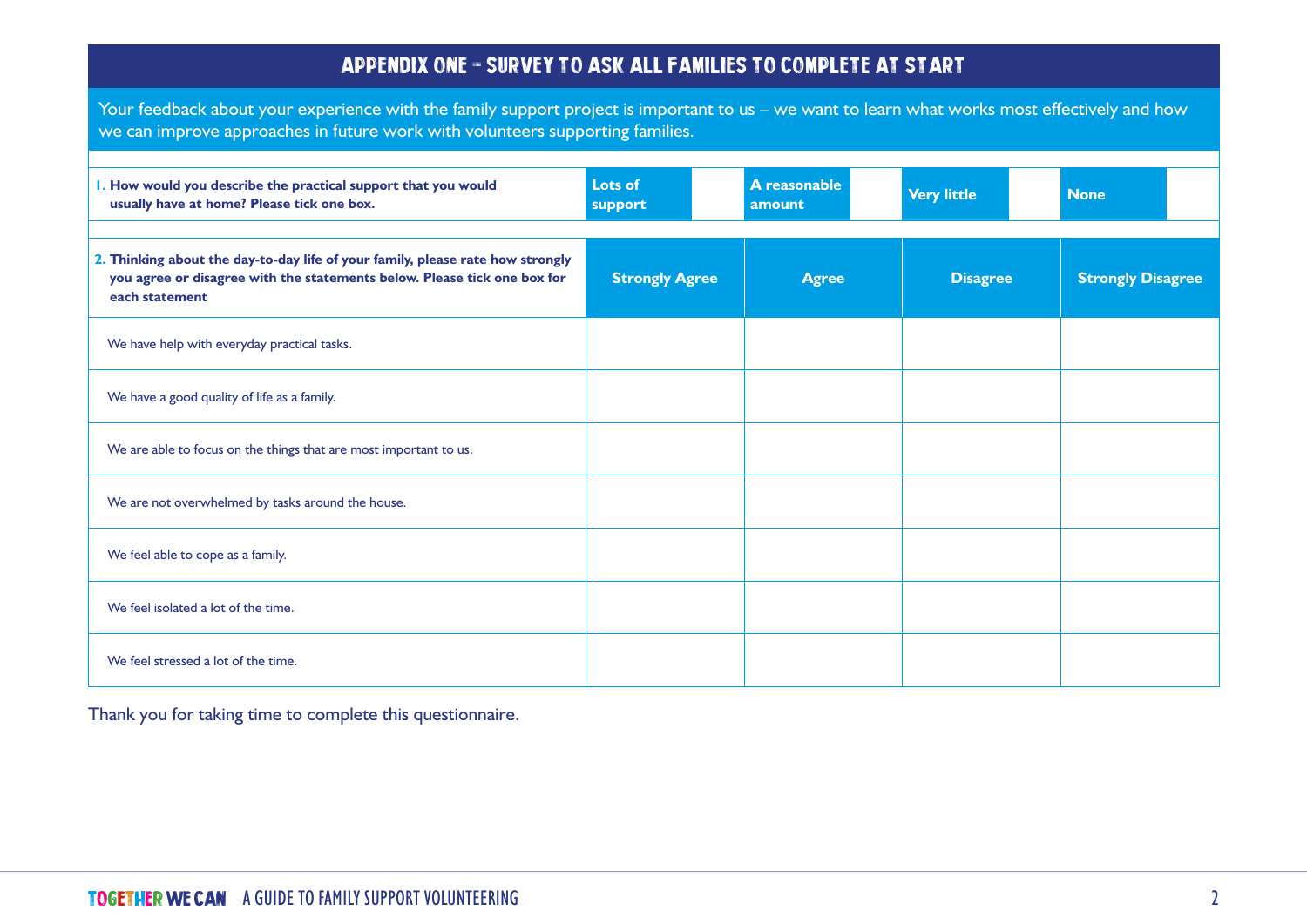#### APPENDIX TWO - SURVEY FOR FAMILIES TO COMPLETE AFTER SIX MONTHS

Using the same questions as when families started will mean you can compare the proportion who said something at the start with the proportion after six months.

Your feedback is important to us as it will help us to continue to develop our services for other families. We are asking for your views on the services you have received through the Family Support Volunteering Service.

| I. How would you describe the practical support that you would usually have<br>at home? Please tick one box.                                                     | <b>Lots of</b><br>support | A reasonable<br>amount | <b>Very little</b> | <b>None</b>              |
|------------------------------------------------------------------------------------------------------------------------------------------------------------------|---------------------------|------------------------|--------------------|--------------------------|
| 2. Thinking about the day-to-day life of your family, please rate how strongly you<br>agree or disagree with the statements below. Please tick one box for each. | <b>Strongly Agree</b>     | <b>Agree</b>           | <b>Disagree</b>    | <b>Strongly Disagree</b> |
| We have help with everyday practical tasks.                                                                                                                      |                           |                        |                    |                          |
| We have a good quality of life as a family.                                                                                                                      |                           |                        |                    |                          |
| We are able to focus on the things that are most important to us.                                                                                                |                           |                        |                    |                          |
| We are not overwhelmed by tasks around the house.                                                                                                                |                           |                        |                    |                          |
| We feel able to cope as a family.                                                                                                                                |                           |                        |                    |                          |
| We feel isolated a lot of the time.                                                                                                                              |                           |                        |                    |                          |
| We feel stressed a lot of the time.                                                                                                                              |                           |                        |                    |                          |

| 3. When was the last time you had a volunteer visit? Please circle one.                                    | <b>Within the</b><br>last month | <b>Within the last</b><br>2 months |                                    | <b>More than</b><br>2 months ago |  |
|------------------------------------------------------------------------------------------------------------|---------------------------------|------------------------------------|------------------------------------|----------------------------------|--|
| 4. How often did you receive support from a volunteer? Please tick.                                        | <b>Weekly</b>                   | <b>Fortnightly</b>                 | <b>Monthly</b>                     | <b>Occasionally</b><br>as needed |  |
| 5. Was this help always given by the same volunteer? (Please tick one)                                     |                                 |                                    | <b>Yes</b>                         | <b>No</b>                        |  |
| 6. What help have you received from the Family Support Volunteers Project?<br>(Please tick all that apply) | Shopping                        |                                    | Help siblings with homework        |                                  |  |
|                                                                                                            | <b>Ironing</b>                  |                                    | Play activities with siblings      |                                  |  |
|                                                                                                            | <b>Housework</b>                |                                    | Taking siblings to/from school     |                                  |  |
|                                                                                                            | Cooking                         |                                    | Helping with social outings        |                                  |  |
|                                                                                                            | Gardening                       |                                    | Signposting to advice on finance   |                                  |  |
|                                                                                                            | Driving to appointments         |                                    | Supporting you at appointments     |                                  |  |
|                                                                                                            | <b>Collecting prescriptions</b> |                                    | Help to find local support for you |                                  |  |
|                                                                                                            | Dog walking/pets                |                                    | Help with IT                       |                                  |  |
|                                                                                                            | Someone for you to talk to      |                                    | <b>Sharing hobbies</b>             |                                  |  |
| Did you receive any other help not listed above?                                                           |                                 |                                    |                                    |                                  |  |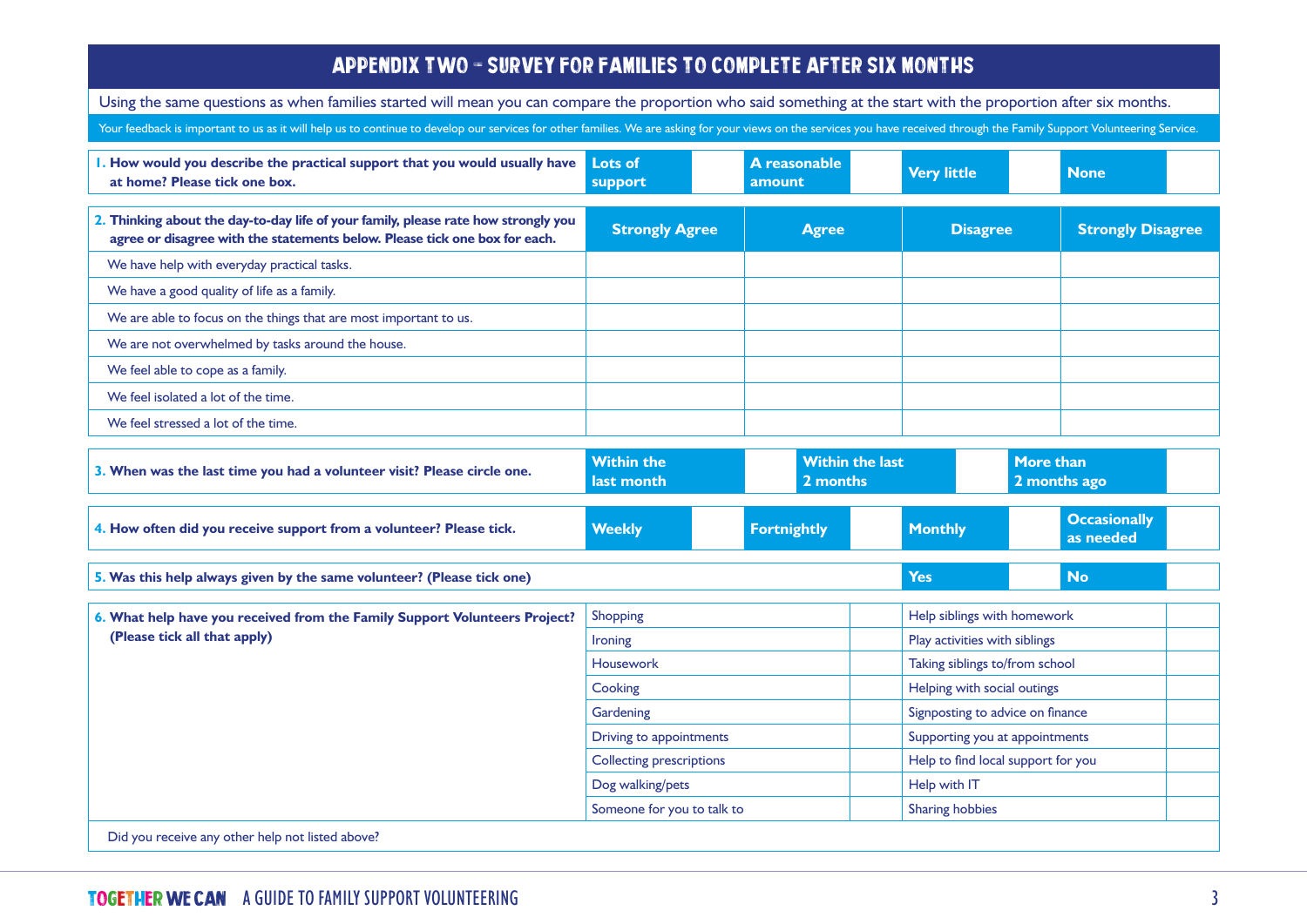| 7a. How happy were you with the number of visits from your volunteer<br>(please tick one)                                                                                                                  | <b>About right</b>    |             | <b>Would prefer more</b>   |                      | <b>Would prefer fewer</b>   |                          |  |
|------------------------------------------------------------------------------------------------------------------------------------------------------------------------------------------------------------|-----------------------|-------------|----------------------------|----------------------|-----------------------------|--------------------------|--|
| 7b. How happy were you with the length of time your volunteer spent on<br>each visit?                                                                                                                      | <b>About right</b>    |             | <b>Would prefer longer</b> |                      | <b>Would prefer shorter</b> |                          |  |
| 8. How often did you receive support from a volunteer? Please tick.                                                                                                                                        | A great deal          | <b>Some</b> |                            | <b>Only a little</b> |                             | <b>None</b>              |  |
| 9. In what ways has the volunteer support made a difference?                                                                                                                                               |                       |             |                            |                      |                             |                          |  |
| 10. It would be helpful to have some feedback from your experience of<br>having support from a volunteer. Thinking about the volunteer that you<br>saw most often, please tick one box for each statement. | <b>Strongly Agree</b> |             | <b>Agree</b>               |                      | <b>Disagree</b>             | <b>Strongly Disagree</b> |  |
| The volunteer was a good match for our family.                                                                                                                                                             |                       |             |                            |                      |                             |                          |  |
| The volunteer was friendly and helpful.                                                                                                                                                                    |                       |             |                            |                      |                             |                          |  |
| The volunteer was flexible and helped with things if I asked.                                                                                                                                              |                       |             |                            |                      |                             |                          |  |
| Our expectations of the service were met.                                                                                                                                                                  |                       |             |                            |                      |                             |                          |  |
| The volunteer gave us the help that we needed.                                                                                                                                                             |                       |             |                            |                      |                             |                          |  |
| The volunteer was well prepared for their role.                                                                                                                                                            |                       |             |                            |                      |                             |                          |  |
| Volunteer support has helped to improve our quality of life.                                                                                                                                               |                       |             |                            |                      |                             |                          |  |
| Volunteer support has helped us to cope better.                                                                                                                                                            |                       |             |                            |                      |                             |                          |  |
| Volunteer support has helped to reduce my stress                                                                                                                                                           |                       |             |                            |                      |                             |                          |  |
| Volunteer support has enabled me to spend less time on everyday practical tasks.                                                                                                                           |                       |             |                            |                      |                             |                          |  |
| Volunteer support has helped me to have more time to do things that are<br>important to me.                                                                                                                |                       |             |                            |                      |                             |                          |  |
| Volunteer support has helped me to feel less isolated.                                                                                                                                                     |                       |             |                            |                      |                             |                          |  |
| Volunteer support has increased my awareness of local services that can help.                                                                                                                              |                       |             |                            |                      |                             |                          |  |

**11. Please tell us a little bit more about your family. How many children do you have?** 

**12. We are keen to continue to improve the service. Please add any suggestions that you may have to help us to do this**

Thank you for taking time to give us your feedback.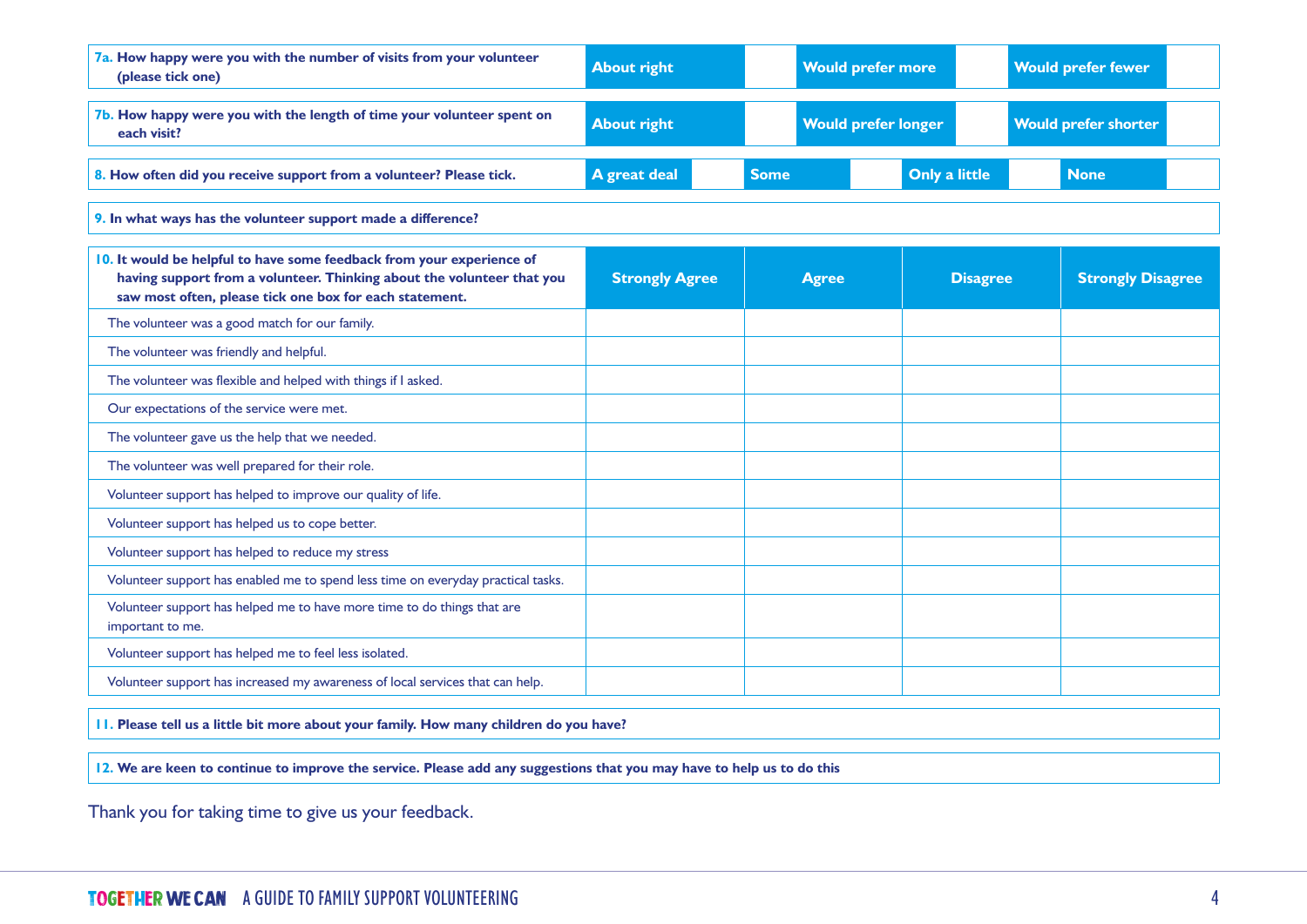#### Appendix three - Survey to ask all volunteers to complete at start

Your feedback is important to us. Any answers you give will be treated anonymously

| I. What motivated you to become a Family Support Volunteer? |     |           |  |
|-------------------------------------------------------------|-----|-----------|--|
|                                                             |     |           |  |
| 2. Have you been a volunteer before?                        | Yes | <b>No</b> |  |
| 2b. If yes what volunteering have you done?                 |     |           |  |

| 3. Do you want to volunteer with a family: (tick as many as apply)                                                    | <b>Weekly</b>                     | <b>Fortnightly</b> | <b>Monthly</b>                            | Now and then,<br>when I can |  |
|-----------------------------------------------------------------------------------------------------------------------|-----------------------------------|--------------------|-------------------------------------------|-----------------------------|--|
|                                                                                                                       |                                   |                    |                                           |                             |  |
| 4. What help would you be happy to give as a volunteer in the Family support<br>project? (Please tick all that apply) | Shopping                          |                    | Helping siblings with homework            |                             |  |
|                                                                                                                       | <b>Ironing</b>                    |                    | Play activities with siblings             |                             |  |
|                                                                                                                       | <b>Housework</b>                  |                    | Taking siblings to/from school            |                             |  |
|                                                                                                                       | Cooking                           |                    | Helping with social outings               |                             |  |
|                                                                                                                       | Gardening                         |                    | Signposting to advice on finance          |                             |  |
|                                                                                                                       | Driving to appointments           |                    | Supporting a family at appointments       |                             |  |
|                                                                                                                       | <b>Collecting prescriptions</b>   |                    | Help to find local support for the family |                             |  |
|                                                                                                                       | Dog walking/pets                  |                    | Help with IT                              |                             |  |
|                                                                                                                       | Someone for the family to talk to |                    | <b>Sharing hobbies</b>                    |                             |  |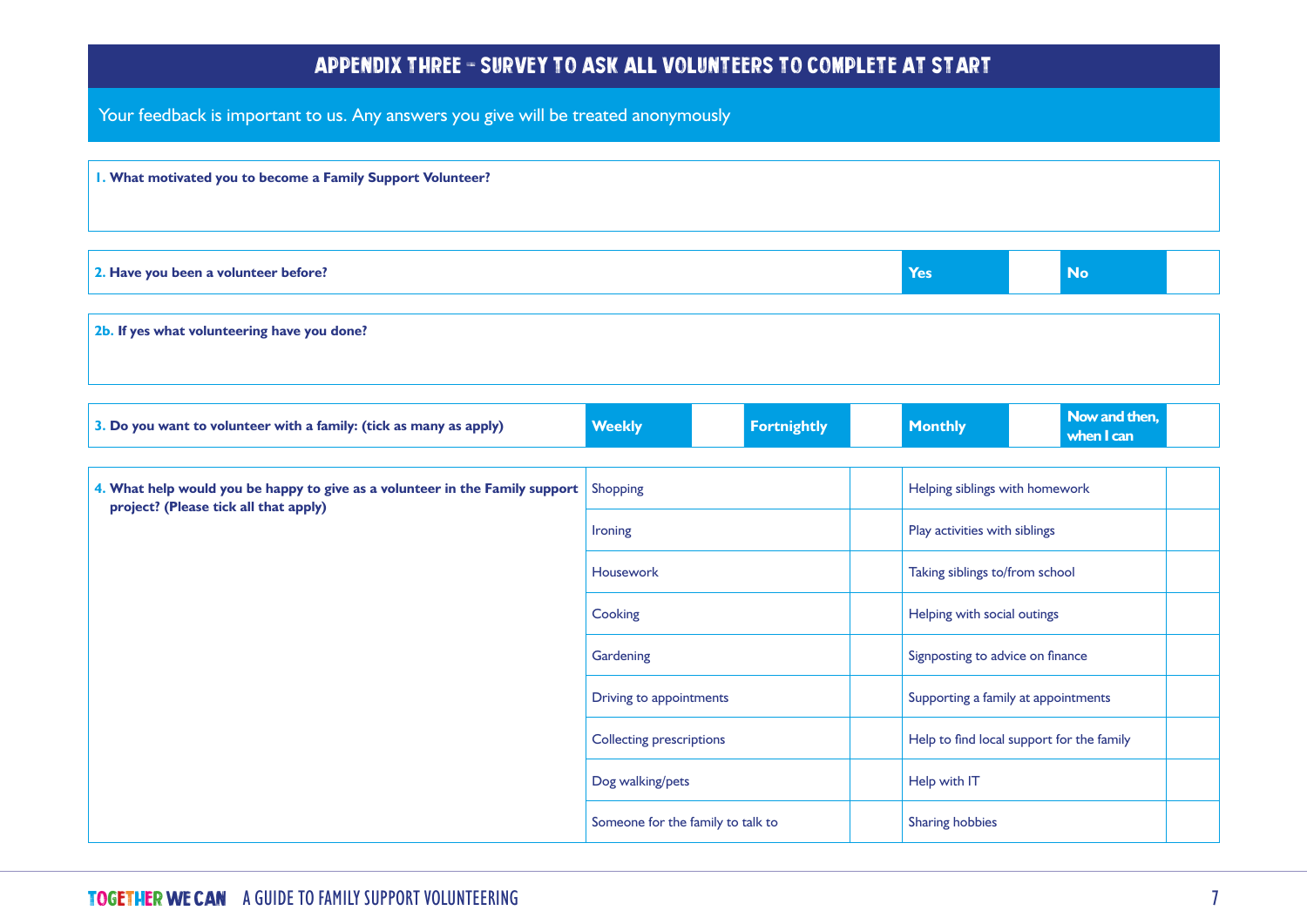**6. What concerns do you have about being a Family Support Volunteer?**

| 7. Please let us know whether you agree or disagree with these things.<br>Please tick one box for each statement | <b>Strongly Agree</b> | <b>Agree</b> | <b>Disagree</b> | <b>Strongly Disagree</b> |
|------------------------------------------------------------------------------------------------------------------|-----------------------|--------------|-----------------|--------------------------|
| I am confident in my abilities.                                                                                  |                       |              |                 |                          |
| I have developed new skills over the past six months.                                                            |                       |              |                 |                          |
| I feel like I am helping others.                                                                                 |                       |              |                 |                          |
| I feel like I am putting my time to good use.                                                                    |                       |              |                 |                          |

Thank you for taking time to give us your feedback.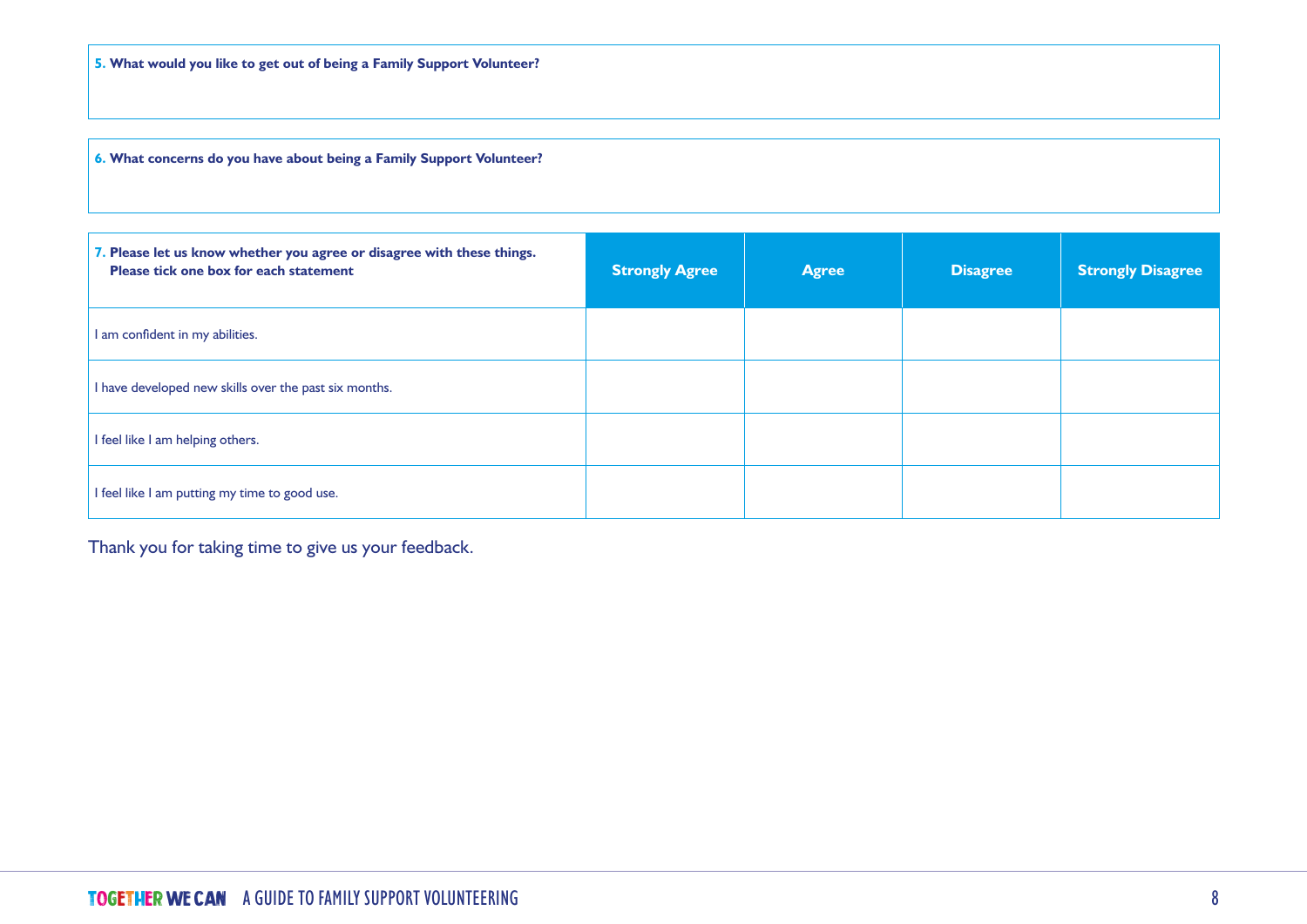#### Appendix four - Survey to ask all volunteers after six months

Your feedback is important to us. Any answers you give will be treated anonymously.

| I. How long have you been a Family Support Volunteer? Please tick.                                                    | <b>Under 6 Months</b>             | $6 - 12$ Months    |                                  | Over I year                               |  |
|-----------------------------------------------------------------------------------------------------------------------|-----------------------------------|--------------------|----------------------------------|-------------------------------------------|--|
| 2. Did you volunteer with a family: (tick as many as apply)                                                           | <b>Weekly</b>                     | <b>Fortnightly</b> | <b>Monthly</b>                   | Now and then,<br>when I can               |  |
| 3. What help have you given to families as a volunteer in the Family support<br>project? (Please tick all that apply) | Shopping                          |                    | Help siblings with homework      |                                           |  |
|                                                                                                                       | Ironing                           |                    | Play activities with siblings    |                                           |  |
|                                                                                                                       | Housework                         |                    | Taking siblings to/from school   |                                           |  |
|                                                                                                                       | Cooking                           |                    | Helping with social outings      |                                           |  |
|                                                                                                                       | Gardening                         |                    | Signposting to advice on finance |                                           |  |
|                                                                                                                       | <b>Driving to appointments</b>    |                    |                                  | Supporting a family at appointments       |  |
|                                                                                                                       | <b>Collecting prescriptions</b>   |                    |                                  | Help to find local support for the family |  |
|                                                                                                                       | Dog walking/pets                  |                    | Help with IT                     |                                           |  |
|                                                                                                                       | Someone for the family to talk to |                    | Sharing hobbies                  |                                           |  |
| Did you give any other help not listed above?                                                                         |                                   |                    |                                  |                                           |  |
|                                                                                                                       |                                   |                    |                                  |                                           |  |
|                                                                                                                       |                                   |                    |                                  |                                           |  |

**4a.** Have you always supported the same family? (Please tick) **We are also assumed to the Second Second Second Second Second Second Second Second Second Second Second Second Second Second Second Second Second Second Secon**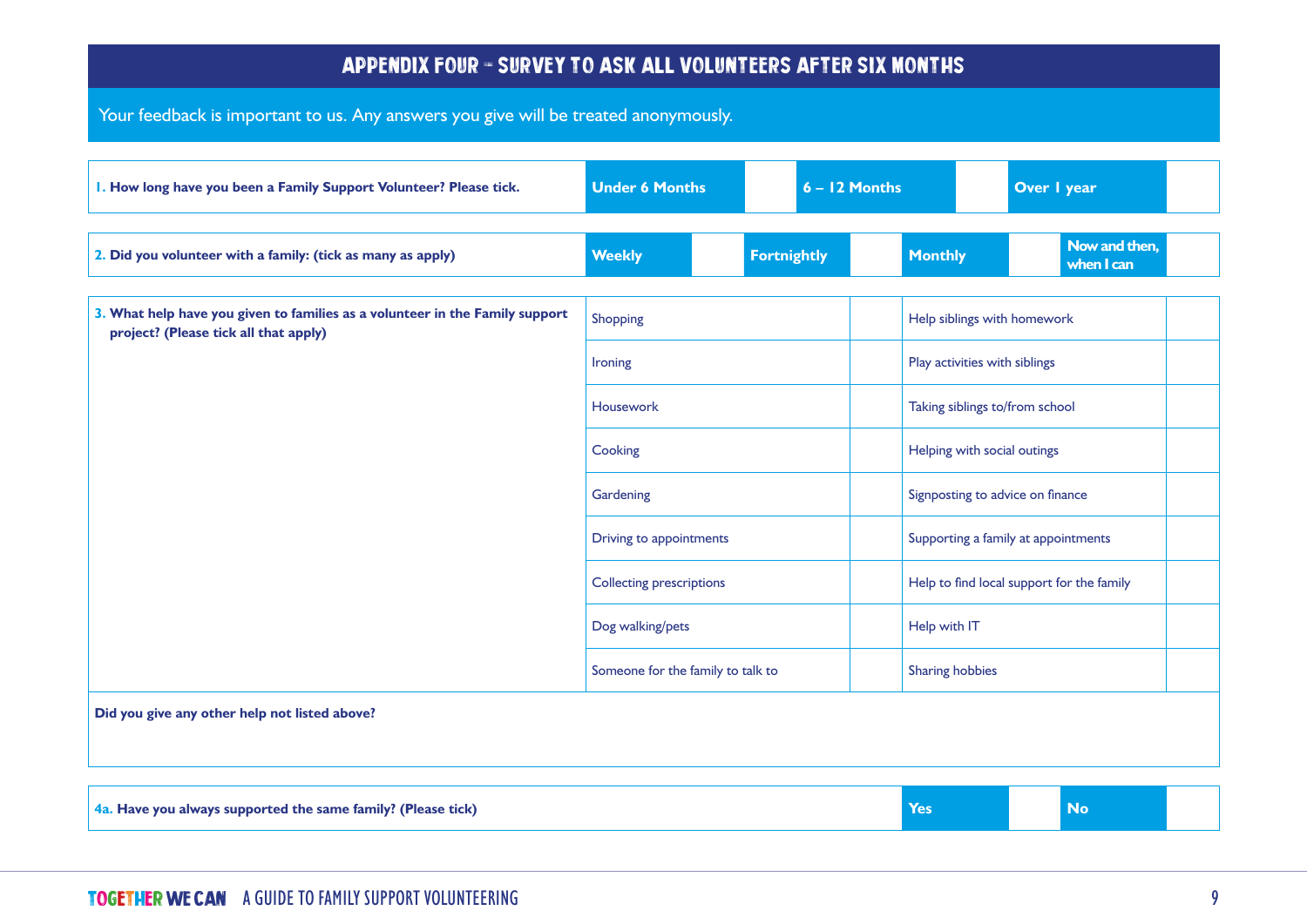#### **4b. If 'no' how many different families have you supported?**

**5. Do you have any personal concerns about being a Family Support Volunteer?**

| 6. It would be helpful to have some feedback from your experience of being<br>a Family Support Volunteer. Please tick only one box for each statement. | <b>Strongly Agree</b> | <b>Agree</b> | <b>Disagree</b> | <b>Strongly Disagree</b> |
|--------------------------------------------------------------------------------------------------------------------------------------------------------|-----------------------|--------------|-----------------|--------------------------|
| The training prepared me effectively.                                                                                                                  |                       |              |                 |                          |
| I feel like I was well matched with a family.                                                                                                          |                       |              |                 |                          |
| I found my volunteer role rewarding.                                                                                                                   |                       |              |                 |                          |
| I am inspired by my experience.                                                                                                                        |                       |              |                 |                          |
| My time and skills were used effectively with the family.                                                                                              |                       |              |                 |                          |
| I felt valued by my line manager and team I worked with.                                                                                               |                       |              |                 |                          |
| I felt valued by families.                                                                                                                             |                       |              |                 |                          |
| I felt part of the team.                                                                                                                               |                       |              |                 |                          |
| I received good support.                                                                                                                               |                       |              |                 |                          |
| I have developed new skills as a result of volunteering.                                                                                               |                       |              |                 |                          |
| I am confident in my abilities.                                                                                                                        |                       |              |                 |                          |
| I had a positive experience of volunteering.                                                                                                           |                       |              |                 |                          |
| I felt like I am helping others.                                                                                                                       |                       |              |                 |                          |
| I would like to continue to volunteer with families.                                                                                                   |                       |              |                 |                          |

#### Together We Can A GUIDE TO FAMILY SUPPORT VOLUNTEERING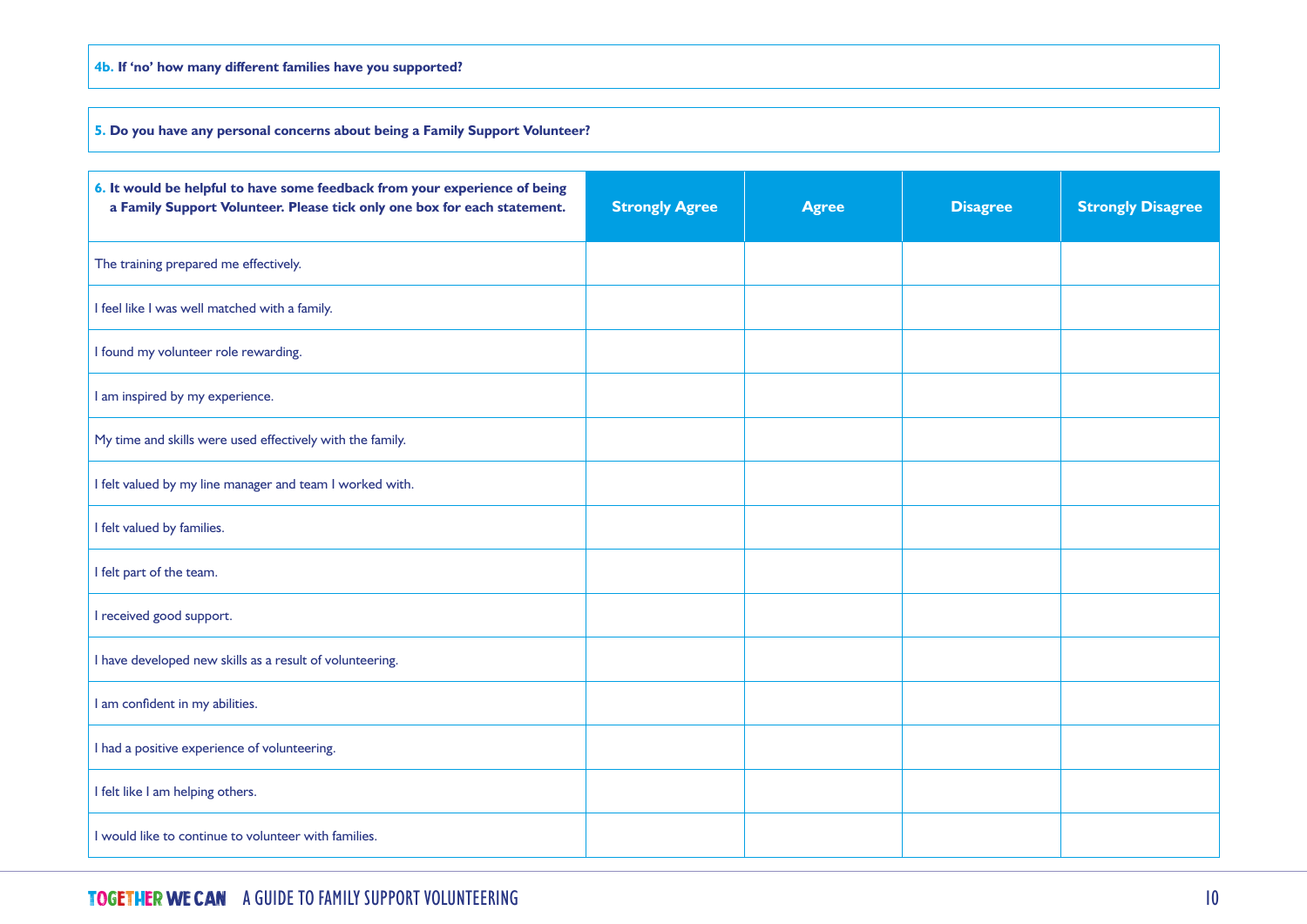|  | 6b. Please add any benefits that you gained from being a Family Support Volunteer. |  |  |  |  |  |  |  |  |  |  |
|--|------------------------------------------------------------------------------------|--|--|--|--|--|--|--|--|--|--|
|--|------------------------------------------------------------------------------------|--|--|--|--|--|--|--|--|--|--|

**7. We are keen to continue to develop the service. Please give details of any difficulties that you experienced with the service (the process and way it is run) or any suggestions for improvement.**

**8. Please add any other comments that you may have about your experience of being a Family Support Volunteer.**

Thank you for taking time to give us your feedback.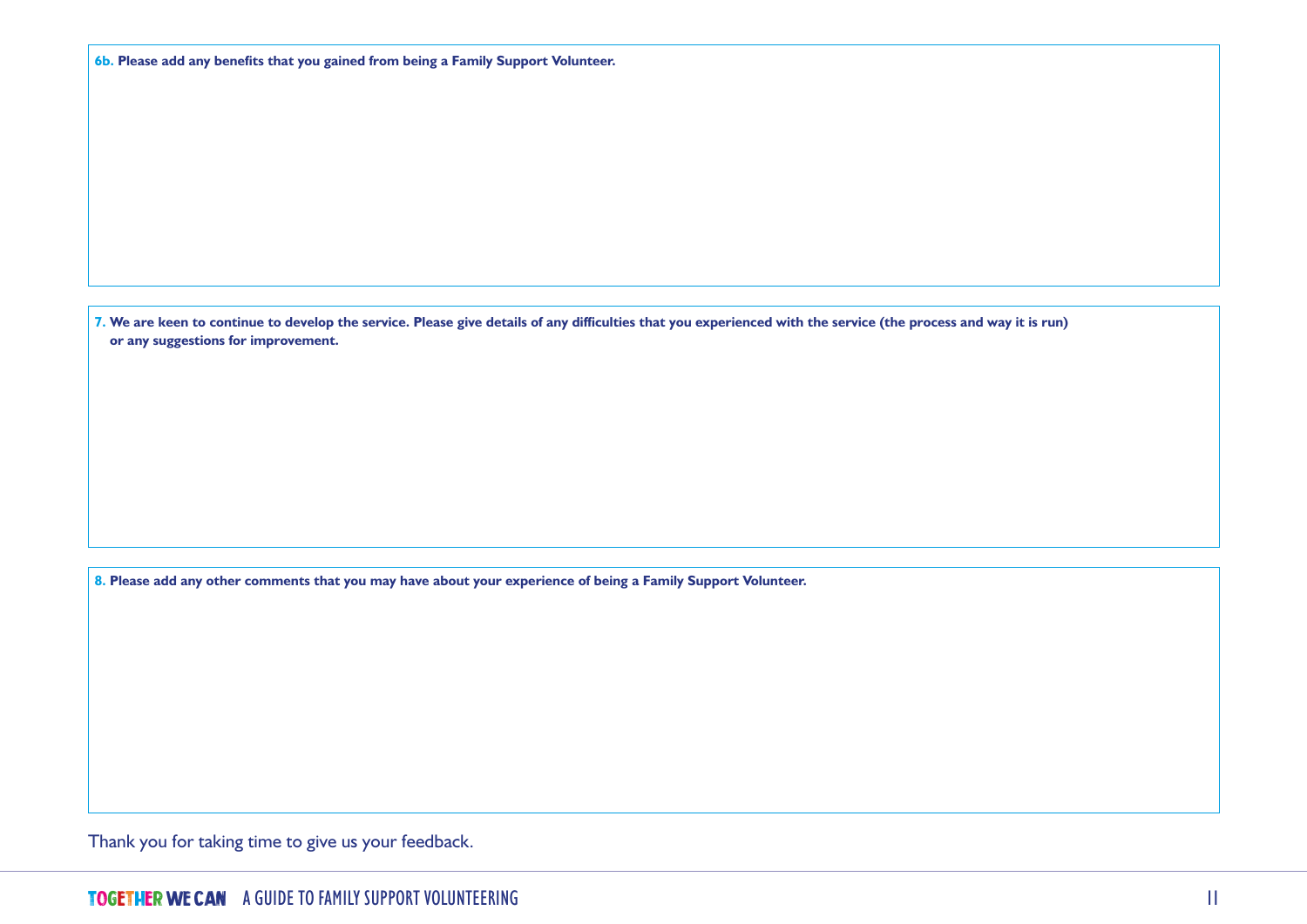## APPENDIX FIVE - INTERVIEW QUESTIONS FOR FAMILIES AT END OF A MATCH

| <b>Name of family:</b>                                                                                 | <b>Interview date:</b>             | <b>Number of volunteers:</b>                                                      |
|--------------------------------------------------------------------------------------------------------|------------------------------------|-----------------------------------------------------------------------------------|
| Date of first visit:                                                                                   | <b>Number of visits completed:</b> |                                                                                   |
| Introduction                                                                                           |                                    |                                                                                   |
| I. What sort of volunteer support did you receive?<br>Prompts - eg shopping, gardening, help with pets |                                    | Were there any practical tasks that weren't offered that would have been helpful? |
| 2. How did you find the initial process of being allocated a volunteer/s?                              |                                    |                                                                                   |
| 3. What was your experience of receiving volunteer support?                                            |                                    | What did not go so well? Was it sorted quickly?                                   |
| What went well?                                                                                        |                                    | What could we do better?                                                          |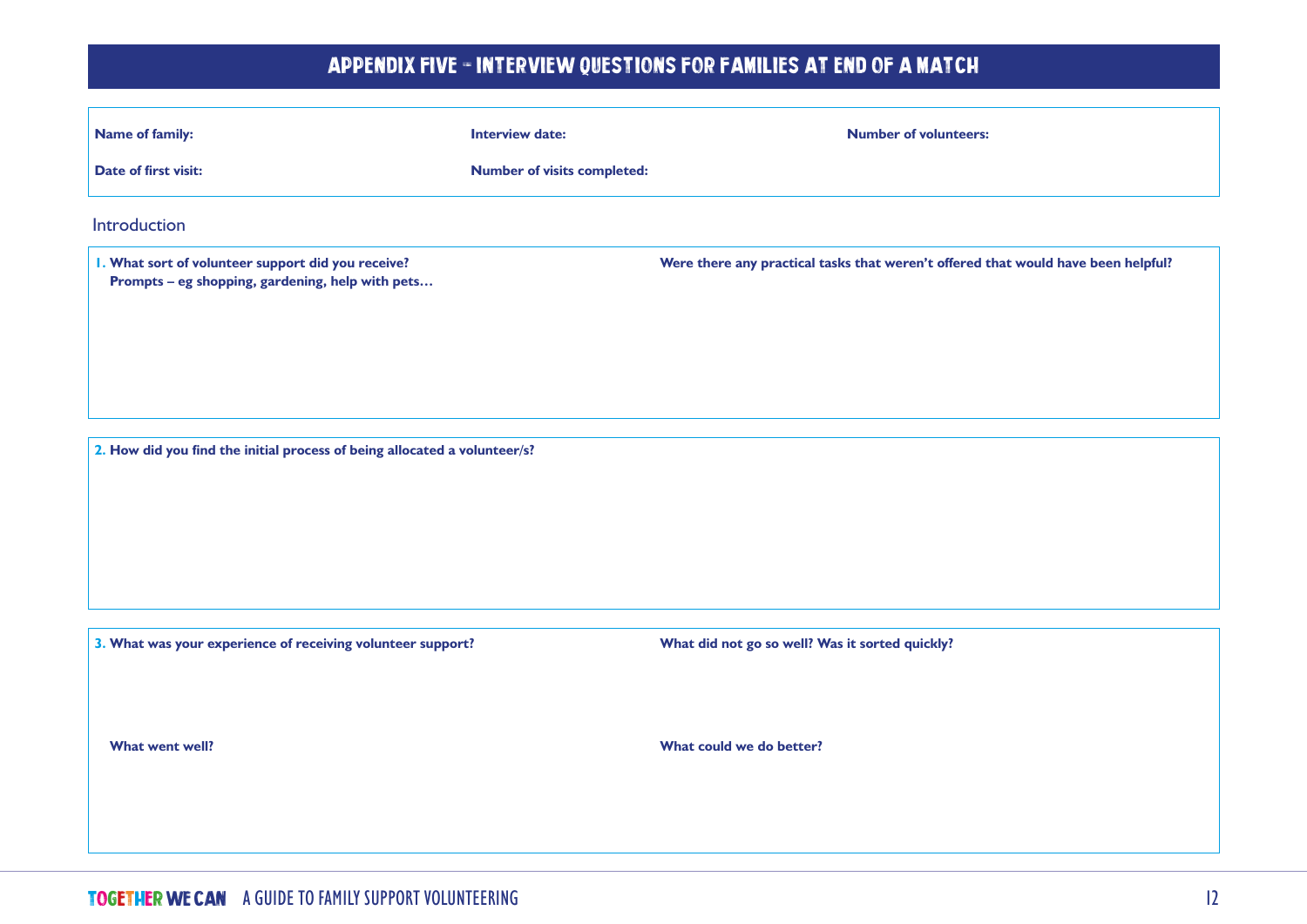**5. As a result of having volunteer support is there anything you or your family are able to do or be involved in now that you could not do before?** 

**6. Would you recommend this service to other families? If not – please tell us why.**

**7. Is there anything else you would like to say?** 

Thank you for taking time to speak to me today.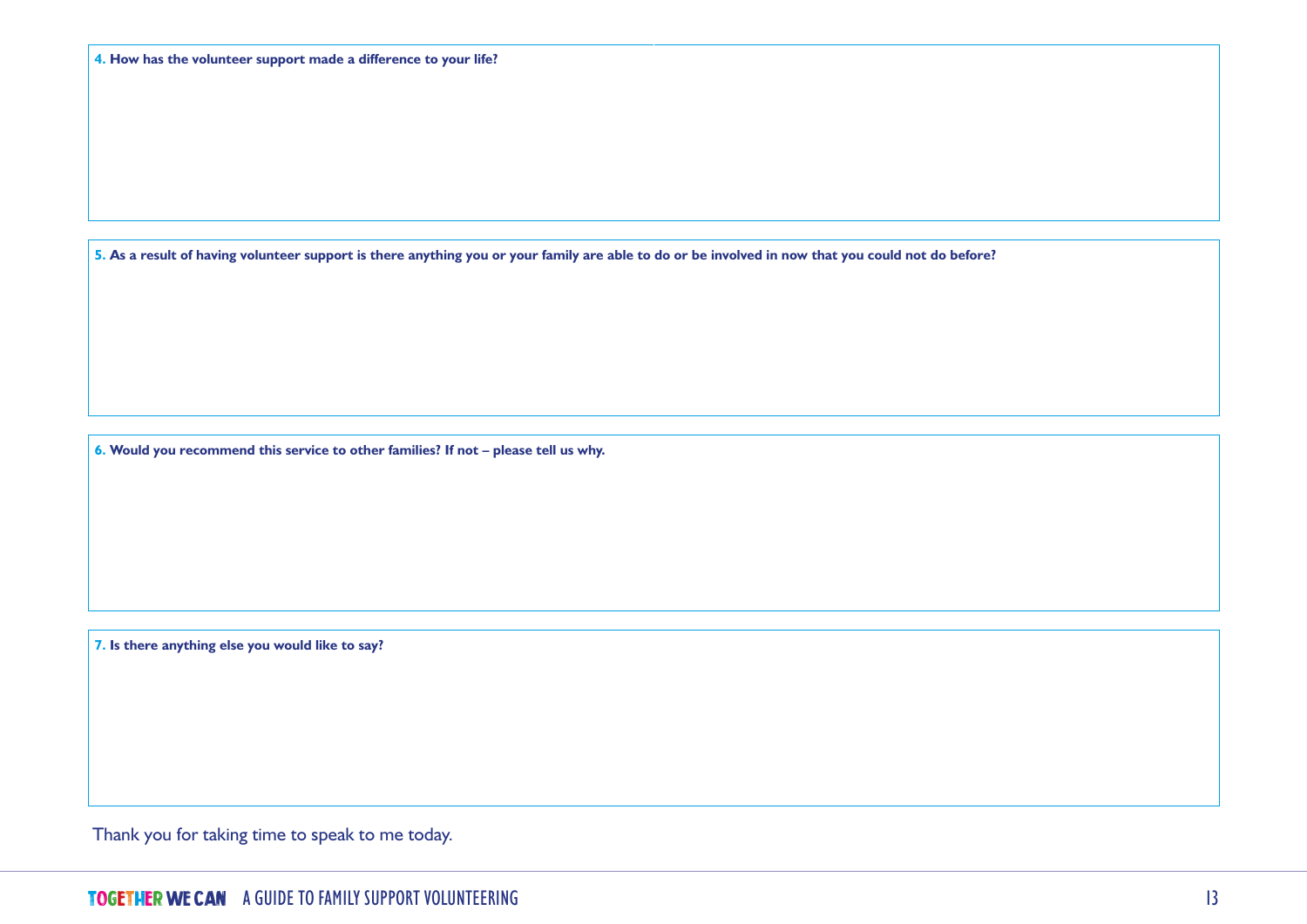## Appendix six - Interview questions for volunteers after a match

| <b>Name of volunteer:</b>                                                                                                  | <b>Interview date:</b>                   | <b>Number of families supported:</b> |
|----------------------------------------------------------------------------------------------------------------------------|------------------------------------------|--------------------------------------|
| Date of first family visit:                                                                                                | Number of visits completed (per family): |                                      |
|                                                                                                                            |                                          |                                      |
| I. What sort of volunteer support did you give to the family/families?<br>Prompts - eg shopping, gardening, help with pets |                                          |                                      |
|                                                                                                                            |                                          |                                      |
|                                                                                                                            |                                          |                                      |
|                                                                                                                            |                                          |                                      |
|                                                                                                                            |                                          |                                      |
| 2. How did you find the process of becoming a volunteer?                                                                   |                                          |                                      |
|                                                                                                                            |                                          |                                      |
|                                                                                                                            |                                          |                                      |
|                                                                                                                            |                                          |                                      |
|                                                                                                                            |                                          |                                      |
| 3. How would you describe your experience of being a Family Support Volunteer?                                             |                                          |                                      |
| <b>Sub questions/prompts:</b><br>What went well?                                                                           |                                          |                                      |
| What did you enjoy most?<br>What didn't go well?                                                                           |                                          |                                      |
| Did you experience any issues/difficulties?<br>What could we do better?                                                    |                                          |                                      |
|                                                                                                                            |                                          |                                      |
|                                                                                                                            |                                          |                                      |
|                                                                                                                            |                                          |                                      |